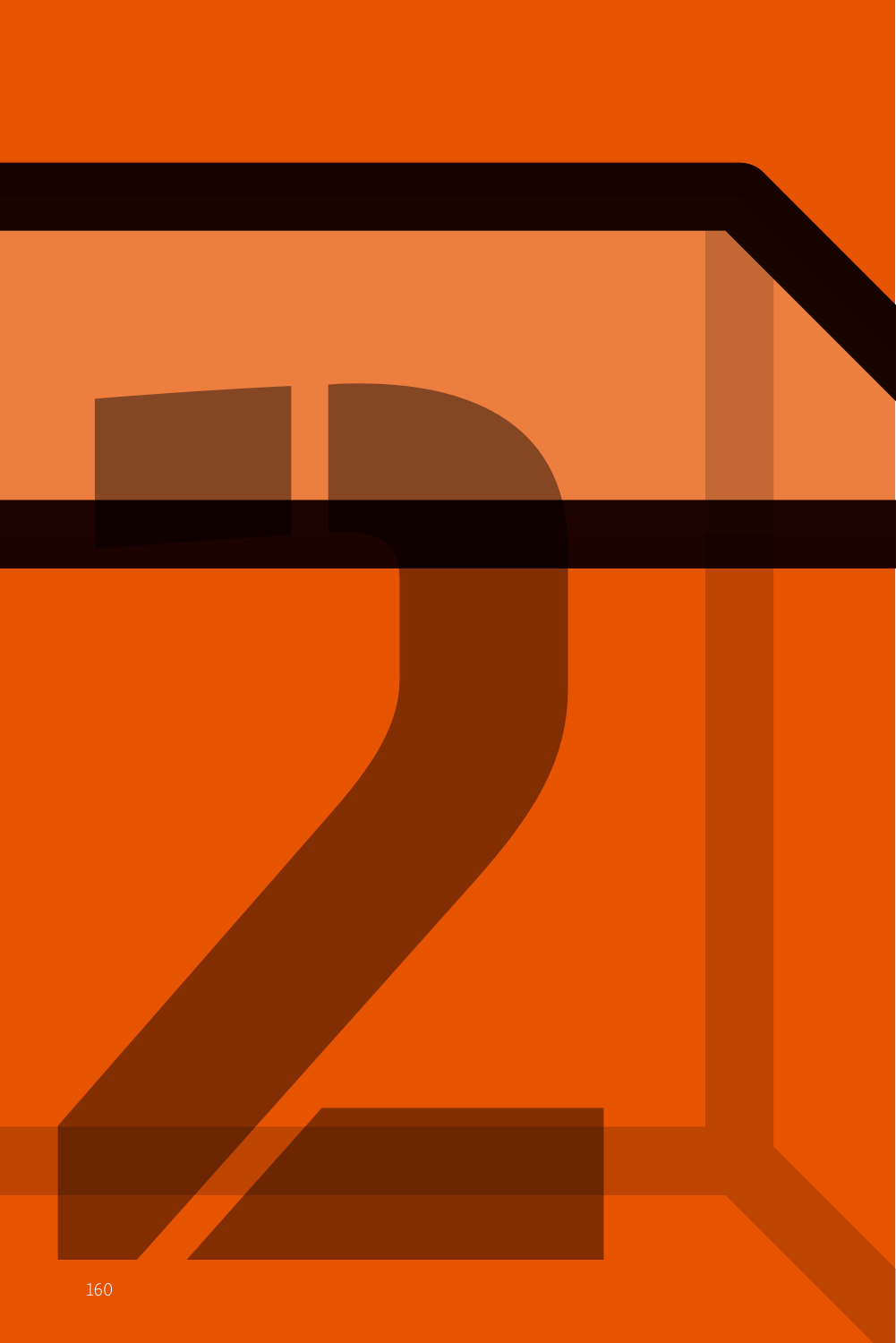# Building Block 2 Know Your Own Economy

The basic structure of the national economy, its most important institutions, its basic statistics, its economic class composition, its dominant economic sectors, and students' own economic position in the world.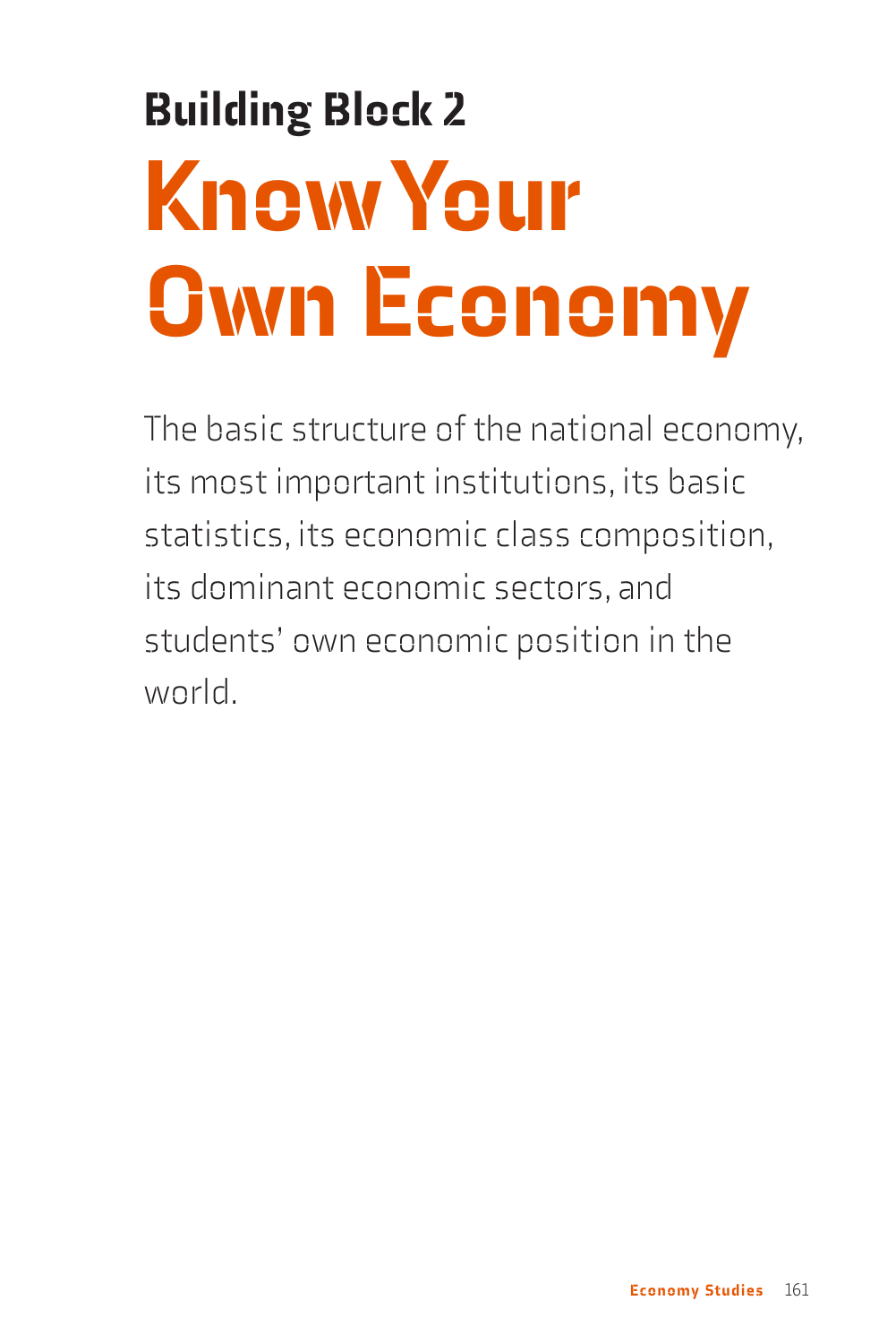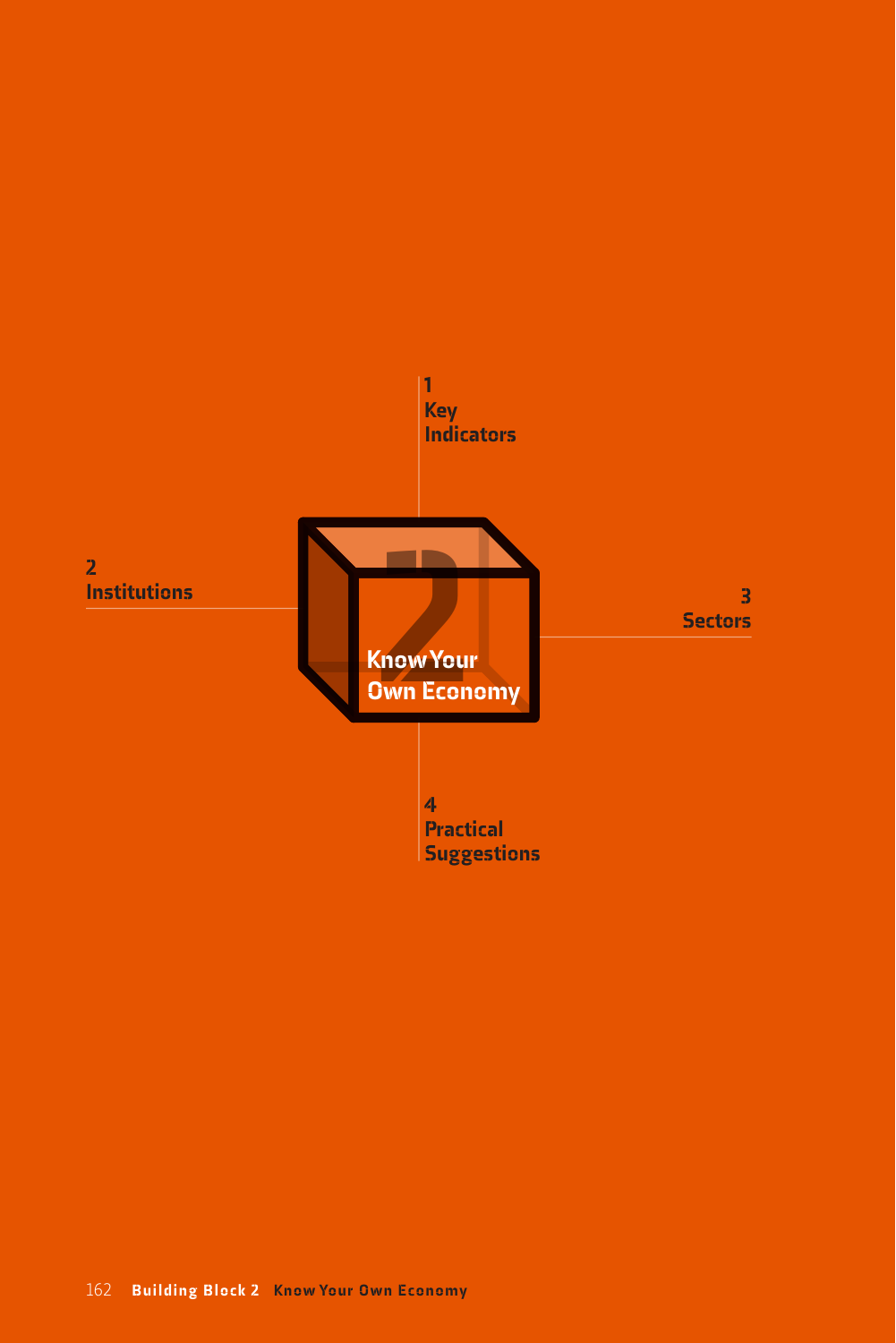## What

This second building block, *Know Your Own Economy*, introduces the structure and state of the economy today. Students should become familiar, even if only at a basic level, with the economy in which they live. The building block focuses on three fields of concrete knowledge: key indicators, institutions and sectors. For each of these, it suggests a more detailed overview of how to structure this knowledge in a manageable form.

# Why

An economist who does not have basic knowledge of her own economy is an armchair academic. Given that more than 97% of all economics students do not continue into a PhD trajectory but rather work as professional economists, this is impractical. Gaining real-world knowledge is also highly motivating for students. This concrete knowledge allows them to see how the more abstract economic ideas they are learning can be appropriately applied to help them understand and solve these real-world problems. Finally, comparing abstract theory to an existing economy will also help students to be more reflective of the theory they are taught and become conscious of their position within the economy.

### Contrast with current programmes

Current programmes focus on theoretical models and quantitative research methods, which allows students to develop certain analytical skills. We argue that, whilst very useful, this is not enough. An economics education should also teach students concrete knowledge and give them a practical understanding of existing economic institutions and sectors.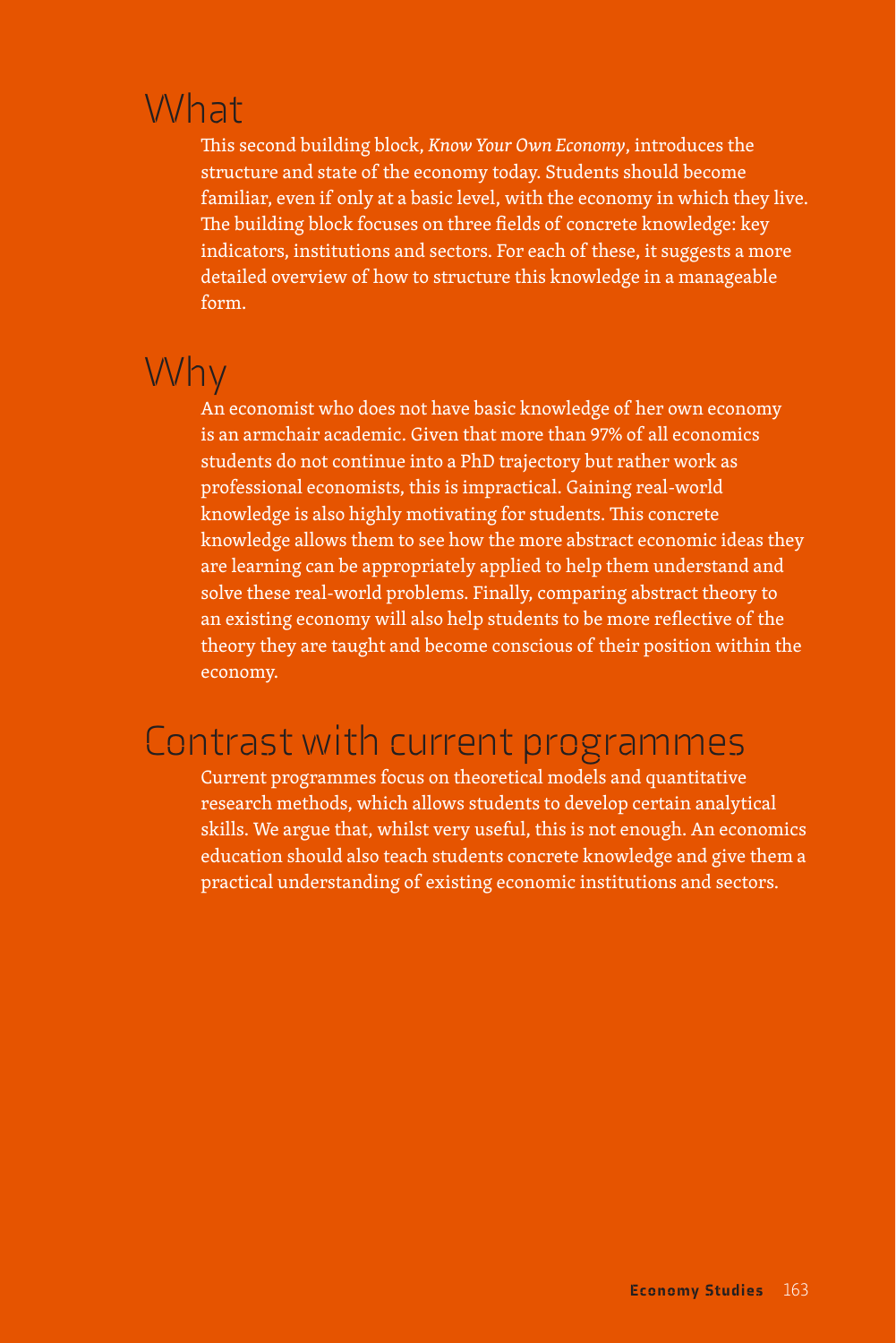# *"If economists wished to study the horse, they wouldn't go and look at horses. They'd sit in their studies and say to themselves, 'What would I do if I were a horse?'"*

**Ronald Coase** (1999, p. 1)

Most economics programmes contain at least some information about the real economy. This generally appears in the form of an example, illustrating a certain theory. For example, 'duopolies work so and so, here is an example about Boeing and Airbus'. This building block goes beyond that approach. We suggest making a factual overview of an actual economic system the core aim of at least one course. There are three main reasons why this is important.

The first reason is that focusing on a real-world case study motivates students. An excessive focus on mathematical models and other abstractions can demotivate students who came to learn about how the economy works. It may also discourage them from pursuing further studies or a career in economics, despite their curiosity and initial motivation to do so, because their education failed to demonstrate its value.

The second reason is that students need a mental image of the general structure and components and dynamics of the real economy in order to properly understand the urgency and application of the theoretical and methodological tools learned throughout the programme. While the type of knowledge we describe below might be assumed to be common knowledge, or easily gained from reading newspapers, this is often not the case. Media provide, as it were, the derivative of the economy. They tell us what changes, not what the whole system looks like. Students need a basic systemic overview first. If a small investment is made early on in the programme, it will create a positive feedback loop, making it increasingly easy and enjoyable for students to learn more on their own.

Third and finally, this type of concrete knowledge helps to guide students' critical thinking. A central skill for economists is to judge which theoretical ideas fit and can help us understand a specific case, 'choosing the right model'. Whether it is theory on inflation, competition, or international trade, students should have a basic factual overview of the world these models help to explain, in order for them to be able to judge the usefulness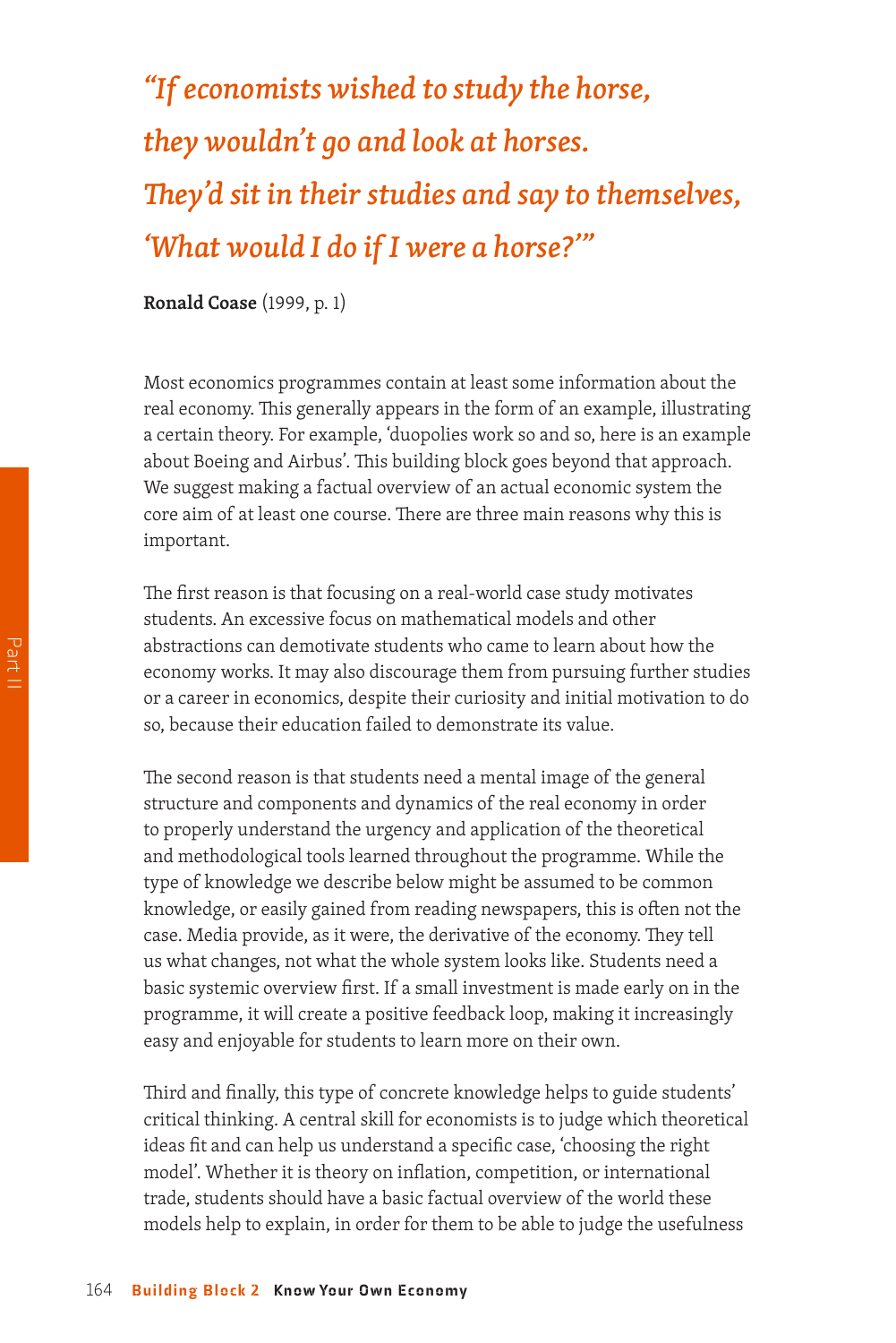of a certain theory. This building block provides students with basic knowledge of this kind, as well as the tools, familiarity, and confidence necessary to go out and acquire more of it.

It might seem that this eats into the time available for teaching theories and methods, and in the short run, this is true. However, the teaching of theories and methods is also greatly helped by connecting them to the actual economy and basic facts. An example is when we teach the IS-LM model in a macroeconomics 101 course. It is much more interesting for students to discuss how recent developments can be understood through this model, rather than just discussing it in abstract and applying it to imaginary textbook examples. This will activate the theories in their minds, helping them understand and retain the knowledge, rather than just pushing through the exam and forgetting it all again.

After this introduction, we discuss several categories of basic facts that any expert of an economy should be acquainted with. Secondly, we suggest various economic institutions that seem worthwhile spending some time on. Thirdly, we present sectors as a useful object of study, in order to get a better understanding of an economy. Finally, we explore how these various elements could be taught within a limited timeframe and in a sensible combination, offering some practical teaching tools as well.

#### Scope: Time & Geographical Scale

What are the temporal and geographic limits of 'your own economy'? Any answer to this question will be somewhat arbitrary. Still, this building block requires at least a working delineation, which this box provides.

In terms of a geographic scope, we generally suggest taking the national level as a point of departure for most of this material. Many – perhaps even most – key economic institutions are organised at that level. However, where aspects of economic systems are primarily organised at a local or a global level, that should be the point of departure.

It is also valuable to help students understand how the various geographical scales interact with each other through complex networks. In order to understand how the food provisioning of a small town works, one will likely end up analysing several global value chains that stretch far beyond the national borders. Hence, our proposal is, in sum: start at the national level, and make excursions to smaller and larger scales where this seems fitting.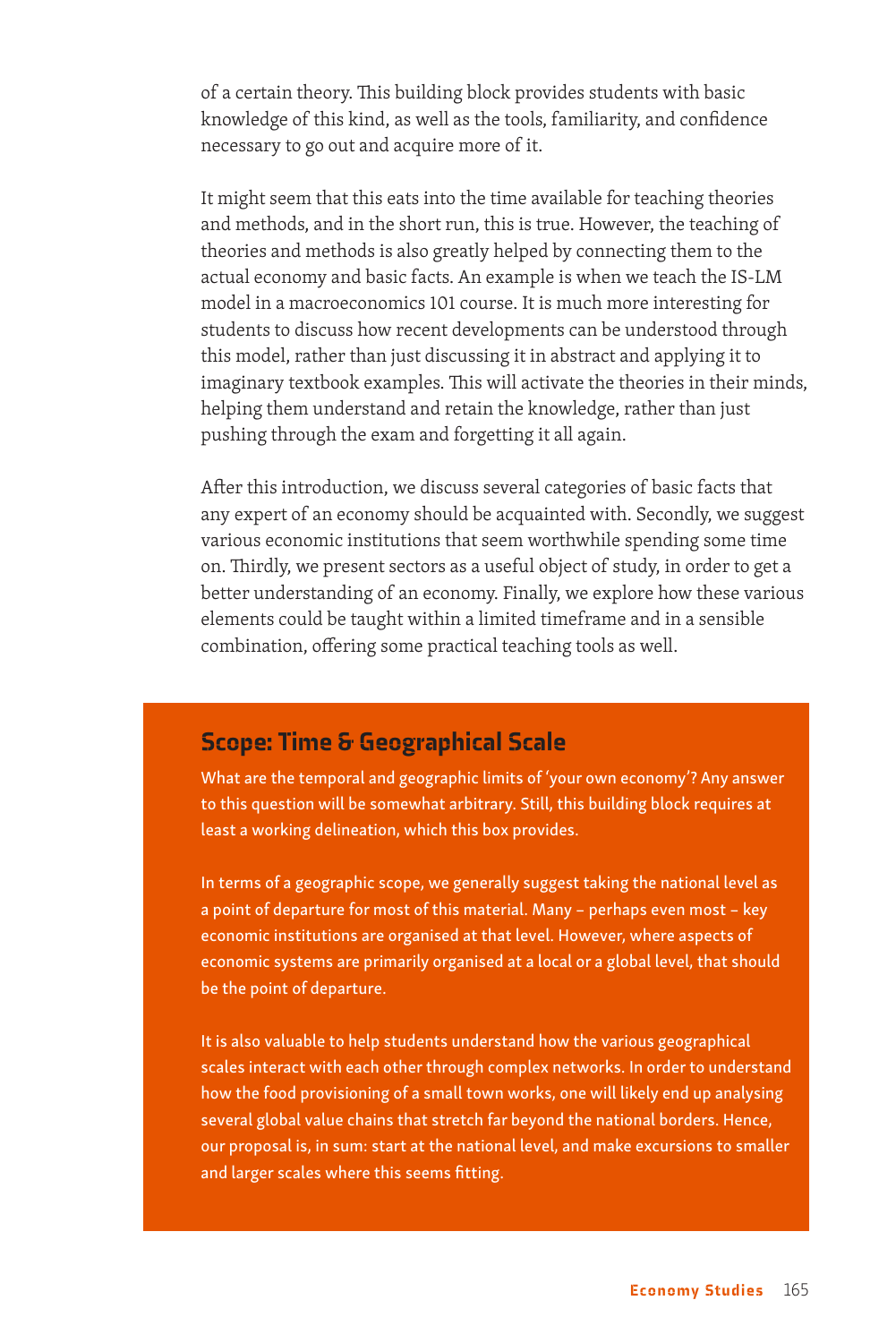In terms of the temporal scope, this building block focuses explicitly on the current state of the economy. The next building block, *Economic History*, looks into the past, whereas the final two building blocks of this book, *Problems & Proposals* and *Economics for a Better World*, are more future-oriented. As noted in the introduction, each of these building blocks is not necessarily a separate course: they can be fruitfully woven together, as the needs and circumstances of the programme require.

### **Key Indicators**

Any expert should be familiar with the basic facts of their field. This also applies to economists: basic facts should be part of their training. When discussing such facts, it is important to help students understand how they are measured and constructed, and what applications and limitations they thus have. As different measurements are insightful for different problems, providing students information on various forms of basic economic data can help them interpret the presented 'facts' in any given discussion. Besides learning about key indicators, students should also develop a basic understanding of what things statistics generally leave out (for example by using material from the book *The Uncounted* by Cobham). This will allow them to develop a better understanding of the meaning and relevance of the indicators discussed below. It will also show students something of the power structures that are implicit in the type of statistics that we collectively choose to gather and the importance we assign to each of them.

So, what basic facts should be taught? We suggest six categories: Production, Finance, Wellbeing, Inequality, Nature & Resources, and Demography.

#### Production

This category covers the most typical economic statistics and national accounts, such as GDP, inflation, unemployment, exports and imports, and government income and expenditure. But there are many more statistics of interest, including levels of productivity, consumption, investment, profits and wages. To get a better understanding of how the labour market is organised, one could also take a look at the amounts of full-time versus part-time workers, permanent versus temporary contracts, and self-employed workers. Another interesting aspect to look at is the size of the informal economy and the amount of unpaid labour in an economy. In many countries, data on this can be fairly easily found in concise reports and datasets of national or international bureaux of statistics.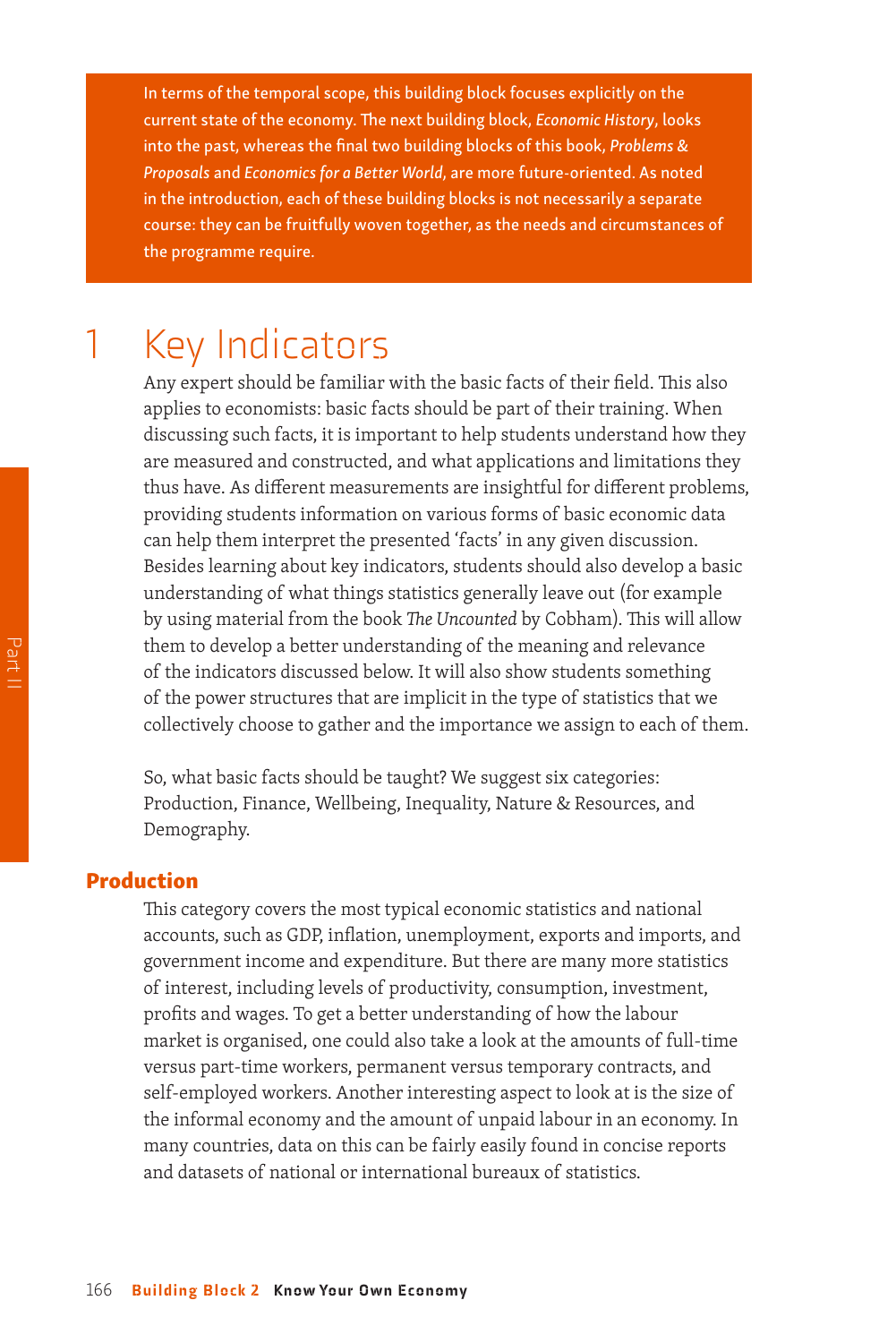#### Finance

Since the global financial crisis of 2007-2008, it has become increasingly clear that financial metrics are not only interesting in themselves, but also crucial for the larger economy. Along with the aforementioned traditional statistics, it can thus be helpful to look at key financial data, such as household, corporate and public debt levels, gold, land and housing prices, sectoral financial balances, the money supply, and net and gross capital flows.

#### **Wellbeing**

While the aforementioned economic and financial statistics are important, there are increasingly strong arguments that we should pay more attention to the broader wellbeing of people, rather than solely their position in relation to the market. Most notably, GDP is often criticised for not being a satisfactory measure or proxy for economic success. As a result, new measurements have been developed to better capture this. One approach is to ask people how happy they are in order to capture their subjective well-being, or life-satisfaction (see for example the United Nations' World Happiness Reports). Another increasingly prominent approach is to create a broad dashboard of indicators capturing different aspects of human wellbeing, from the prevalence of crime and life expectancy, to leisure time, educational attainment and the level of social support (see for example the OECD Better Life Index).

#### Inequality

While all of the above statistics deal with aggregates, differences are just as important. Economic inequality, in income as well as in wealth, significantly shapes economic dynamics in a society. Inequality also materialises based on gender, ethnicity, education, age and in many countries, location. What different socio-economic classes could be distinguished, and what are the proportional sizes of the upper, middle and working classes? How many (children) live in poverty? In the UK, the Great British Class Survey provides a good starting point for such questions.

Information on financial inequality becomes increasingly relevant when coupled with information on its real world impacts. Discuss with students: in your society, what is for sale, besides the usual consumer goods? Quality education? Healthcare? Political influence? Physical safety? To what degree does economic purchasing power equal social or political power? In some countries, millionaires can buy all the goods they want, while quality of life and effective civil rights are still fairly equally distributed. In other countries, personal wealth can make the difference between life or death, between standing above the law or being crushed by the system.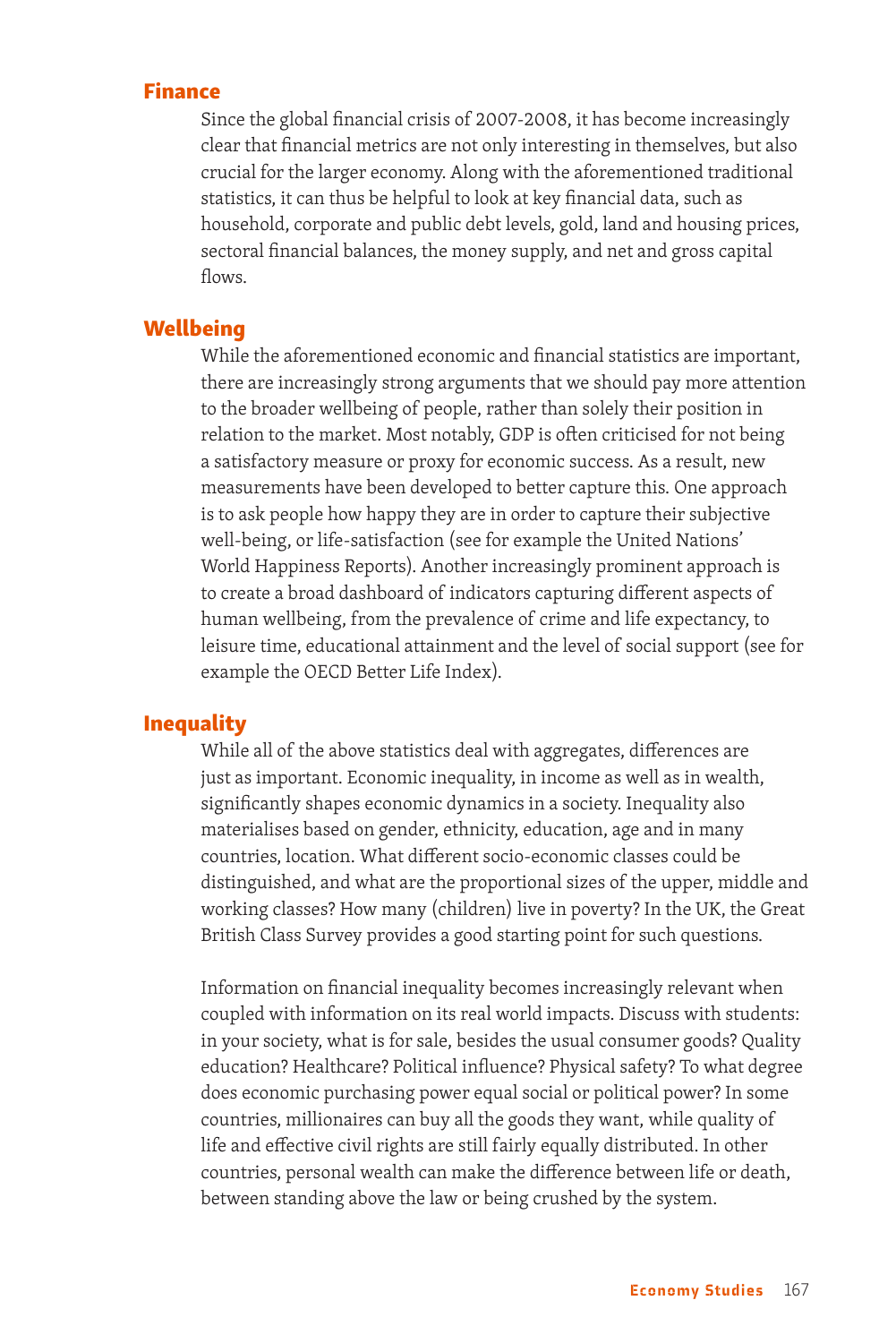#### Nature & Resources

This category is relevant for understanding both the physical requirements and the ecological implications of economic growth. Core data include levels of biodiversity, nitrogen and phosphorus loading, and water quality. Carbon footprint statistics provide a useful proxy for economic impacts on the environment. Furthermore, there is an increasing set of indicators which used to be mainly of environmental interest, but which are now gaining increasing economic relevance. For instance, the rapid degradation of the fertile soil layer on farmland worldwide is acutely relevant for the production of basic goods such as paper, clothing and nearly every type of food. Likewise, information on veins of mineable metals and other minerals, including their locations and remaining stocks, is becoming more and more important. Industrial Ecology programmes and journals provide useful data and analytical tools to engage with such questions. The Planetary Boundaries reports of the Stockholm Resilience Center form another good teaching tool, as do materials from the national ministry of the environment.

#### Demography

Finally, demography is a well-developed field that deals with statistics on the core of any society and economy: populations of human beings. Knowledge about this is foundational for understanding how groups of people organise economic life. Giving students a basic understanding of the following aspects can be particularly informative: population size, degree of urbanisation, migration, household structures, and the age structure of the population.

A more general point: all the aforementioned statistics only become meaningful when they are placed in context and compared. They may be compared across geographies: for example, between countries or regions, between sectors, or over time so that developments, changes and trends can be identified. They can be placed in context by comparing them to targets, such as the international climate goals. In addition, it is particularly useful to expose students to the different metrics and measurements used for these topics. For example, comparing wellbeing indicators and GDP or the different ways to measure inequality. Finally, these topics are also very well-suited to introducing different theoretical perspectives and the debates amongst them. See for example the topic *Money* in the chapter *Tool 1: Pragmatic Pluralism* for different perspectives on the role of debt and money in the economy.

We are well aware that this is a long list of basic knowledge. Please keep in mind that it is provided as inspiration, not as something that needs to be taught in full, nor as a comprehensive list. We suggest selecting from this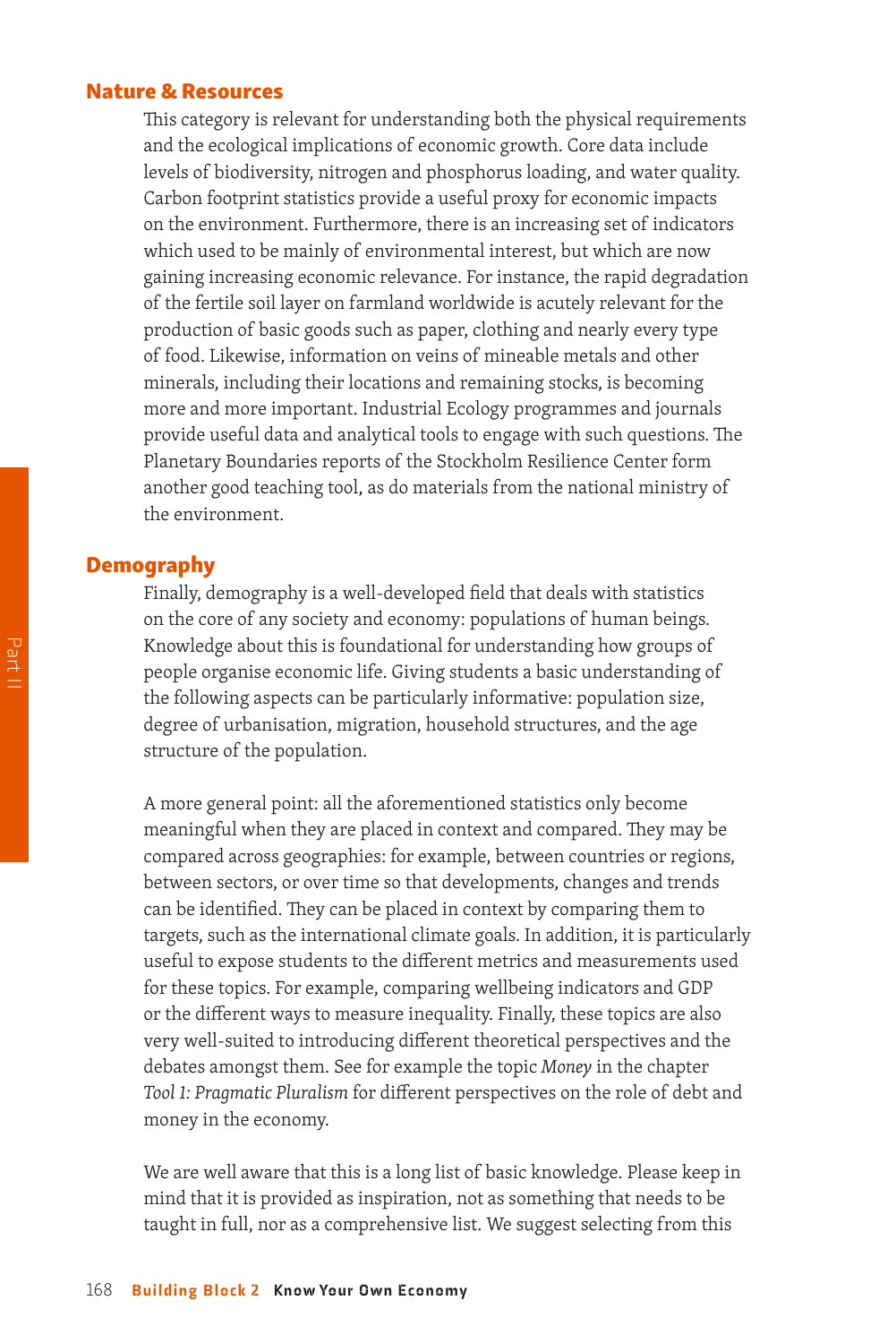list only those statistics that seem most relevant to the particular focus of your programme. Another way to save time is the *pars pro toto* approach. That is: introduce a certain field of knowledge – say, *nature* – and then zoom in on only one or two datasets from that field. Students are then aware of the existence of the wider field, and know their way to factual overviews when they need them.

One may question, to conclude this section, is all this not common knowledge? While we might expect economics students (or professors) to know most of these things, we encourage you to hold a brief quiz in class or among colleagues to clear any doubt. The results may be quite surprising.

# 2 Institutions

Understanding how an actual economy functions, requires a basic overview of its most important institutions: public and private. In the below overview, we focus on the legal and official frameworks, main roles and activities of key organisations, how they work internally, how they interact with other organisations and how influential they are. In this section, it is worthwhile to also spend some time on the question of economic power structures: which groups within society are relatively powerful, and what mechanisms or structures form the basis of their power?

The public sector will have different forms in different countries, and materials from politics courses may be helpful to give a brief overview of how the various forms of government function in your own economy. Generally, important roles are played at the national level by ministries such as the Treasury/Finance, Economy/Commerce, Social Affairs, Infrastructure, Agriculture and Foreign Affairs. Subsequently there are different ways in which the country is divided and governed, for example at the state, province or city level. At all these levels there will be various public institutions such as the central bank and executive institutions such as the tax authorities.

Another important set of organisations are national policy institutes that influence and shape public policies and the discussions surrounding them. Every country has different policy institutions, ranging from governmental policy bureaux, such as *the Bureau for Economic Policy Analysis* in the Netherlands and *the Council of Economic Advisors* in the US, to private think tanks, such as *the New Economics Foundation* in the UK and *the Brookings Institute* in the US.

Other key non-state institutions are the so-called 'corporatist' institutions, such as labour unions and employers associations. Around them we find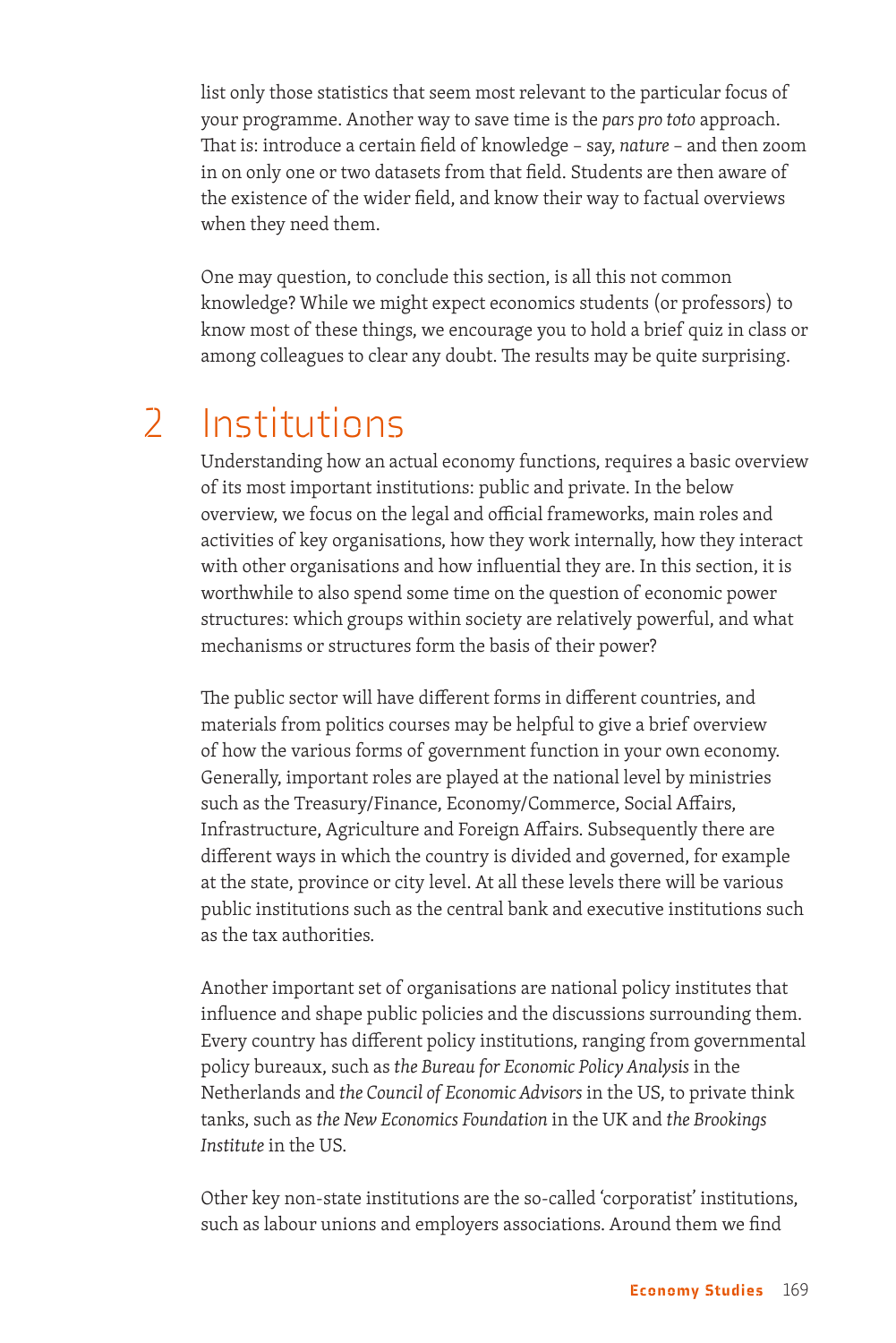various bodies which help these parties come to agreements, local, national and international such as *the Social Economic Council* in the Netherlands and *the European Economic and Social Committee* in the *European Union*. At the global level, *the World Trade Organisation*, *International Monetary Fund*, *Bank for International Settlements*, and *World Bank*, for example, play an important role.

Another important set of institutions close to, but separate from the state is the civil society, which includes consumer organisations and professional associations. In many countries of the global south, the (foreign) NGO sector similarly plays a key role.

The structure of the private sector is fundamentally influenced by the state through the legal frameworks it sets. Details of the tax system and corporate law are arguably too vast to be taught in economics courses; however, a basic overview of the various forms that private entities can take, such as the corporation, general partnerships and self-employment, and their legal rights and obligations, can help students to better understand the economic playing field. Besides these foundational legal aspects, it can be helpful to give a basic overview of how the state structures the economy through its social security system, regulatory system, research and innovation policy, the provisioning of healthcare and education, and the monetary policy by central banks.

We suggest keeping this overview rather basic and factual, leaving much of the deeper theoretical insights and implications to *Building Block 5: Economic Organisations & Mechanisms*, *Building Block 6: Political-Economic Systems* and *Building Block 8: Economic Theories*. Alternatively, those two building blocks can be integrated with this one in a longer or more advanced course. Nevertheless, the basics of such an overview are part of this early building block, as a minimal overview of at least (supra-) government agencies and legal and corporatist frameworks helps students to gain a fuller picture of what an actual economy looks like.

### 3 Sectors

Before embarking on a wide range of theoretical and methodological abstraction, as set out in the following building blocks, students might start with gaining a concrete image of at least one economic sector, as a tangible point of reference. This could be coupled with a broad grasp of the other sectors making up the economy as a whole. In this section, we take the energy sector as an example and provide several perspectives from which to analyse sectors: physical, institutional, technological, and (geo-)political and ethical.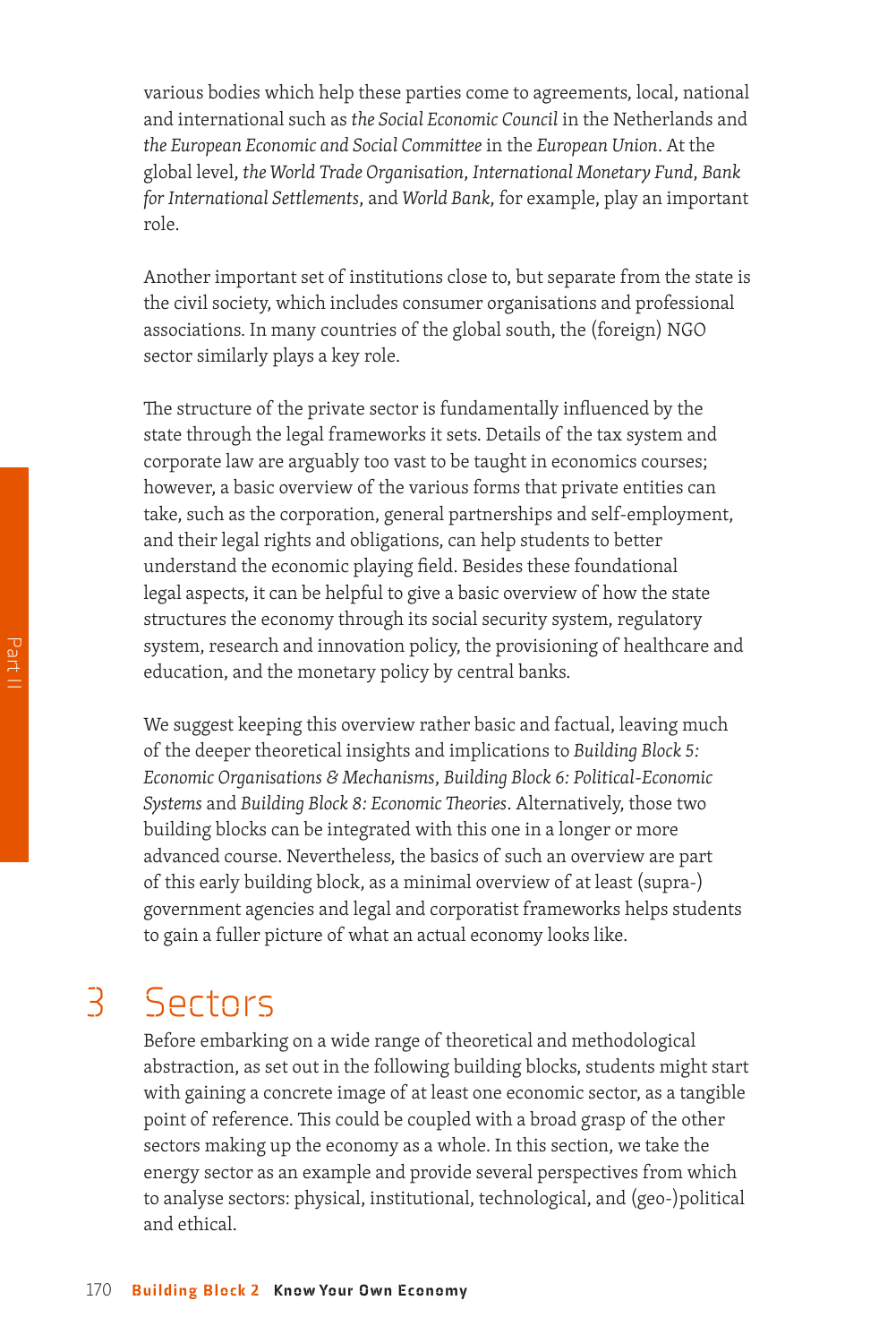The physical structure of a sector can provide a practical and tangible first analysis. For example, in the energy sector households and firms are connected to large networks of electricity and gas lines, which are fed by major power plants and mining sites inside and outside the country.

Subsequently, the institutional arrangement may be considered: both locally and internationally. For example, in the Netherlands, the network is state-run, and the supply companies are a few large private firms, albeit heavily regulated. There is also a growing sector of smaller non-profit, self-sufficient producers, such as local energy cooperatives. At the same time, the sector is embedded in global value chains. For energy, we find this in mining, extraction and refinement, which is mostly done by globally operating firms. This takes physical shape in drilling sites, connected by giant gas and oil sea vessels and a global network of large pipelines to refineries.

In turn, we can analyse the sector from a technological perspective: what are the main technologies used, and how (un-)evenly is this technological know-how distributed across the globe?

This naturally yields a final discussion of (geo-)political and ethical issues at play in the sector. For example, if gas is found in, say, Ivory Coast, it is likely that French, American, Dutch and British companies compete to dig it up, since these are at the technological forefront in that sector. Is that fair? For energy, other critical points are climate change and geopolitical conflicts, such as the tug-of-war between Russia and the EU around the supply of Russian gas.

With such concrete knowledge of various economic sectors, the more abstract theoretical models taught in the economics programme will both be much more interesting and useful to students. After all, it is the central mechanisms and structures of such economic sectors that these models are designed to capture and to summarise.

For inspiration on other sectors that could be covered, a useful overview is the International Standard Industrial Classification. One interesting exercise might be to divide students in groups among several of these sectors, let each group investigate its own sector, and then present their findings in class to each other.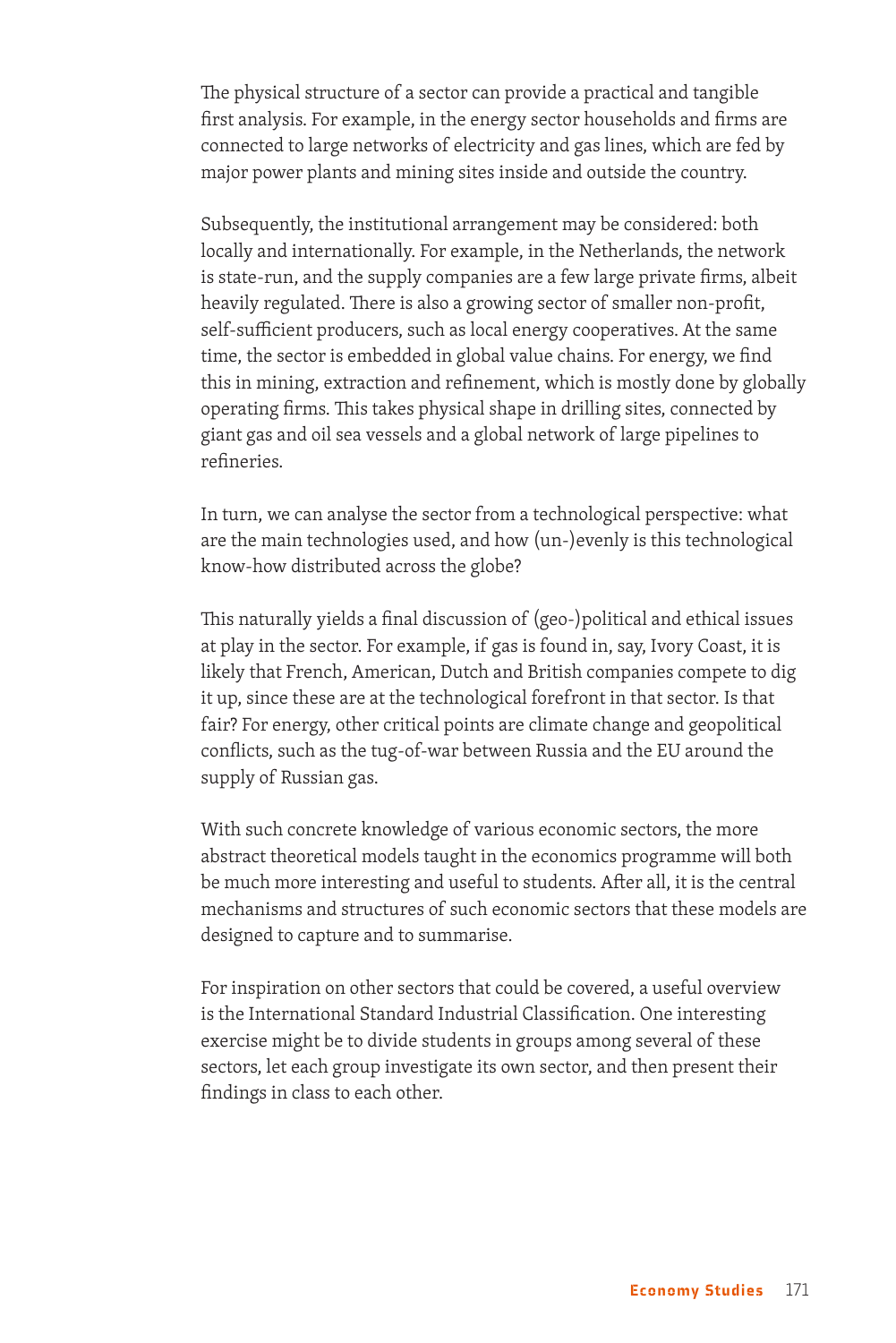# 4 Practical Suggestions

A well-known teaching technique that can be applied is to bring the material closer to the everyday experiences of students. This is especially useful for our discipline, as it is often deemed a very abstract field – unjustly so, in our eyes. For example, what does it mean to earn \$20 a month compared to say \$20.000? This is not merely a matter of learning some statistics, it is about developing an appropriate perception and sense of economic concepts (in this case a low versus high income) and how they impact people's lives.

An excellent tool for this is the Dollar Street: a highly graphical, beautifully designed comparison between levels of material welfare in countries worldwide, developed by the Gapminder Foundation. On this website, you can digitally visit the homes of families in sixty countries around the world with monthly incomes between \$20 and \$20.000 per month, to experience their standard of living and the astounding reality of contemporary globalisation. We would very much recommend having a look at this as it is one of the most tangible visualisations of economics out there.

A more straightforward statistical approach, but nevertheless also highly informative, would be to let students check where they, or their parents, fall within the national and global income and wealth distributions. As human beings, we all have the tendency to think of our own situation as normal and average. For most economics students, especially in the Western world, this will, however, not be the case. Doing such an exercise can thus give students a better understanding of their own position in the world and of how their economic experiences relate to those of others.

The same can be done for a personal ecological footprint, using an online footprint calculator. For a more involved exercise, students could be asked to map and compare their opportunities for future life and career, access to education, personal network, cultural and social capital, and so forth.

Besides reading and number-crunching, students could get in contact with actual people in the economy. This can be done by sending students to firms and organisations to talk to the people who work there, or asking non-academic experts or practitioners to give a guest lecture. Such interactions give students a much richer picture of the economy, as it allows for a transfer of practical, tacit and insider knowledge, which statistics are unable to capture.

In general, we suggest varying between focusing on in-depth knowledge about a particular institution or sector, and focusing on developing a rough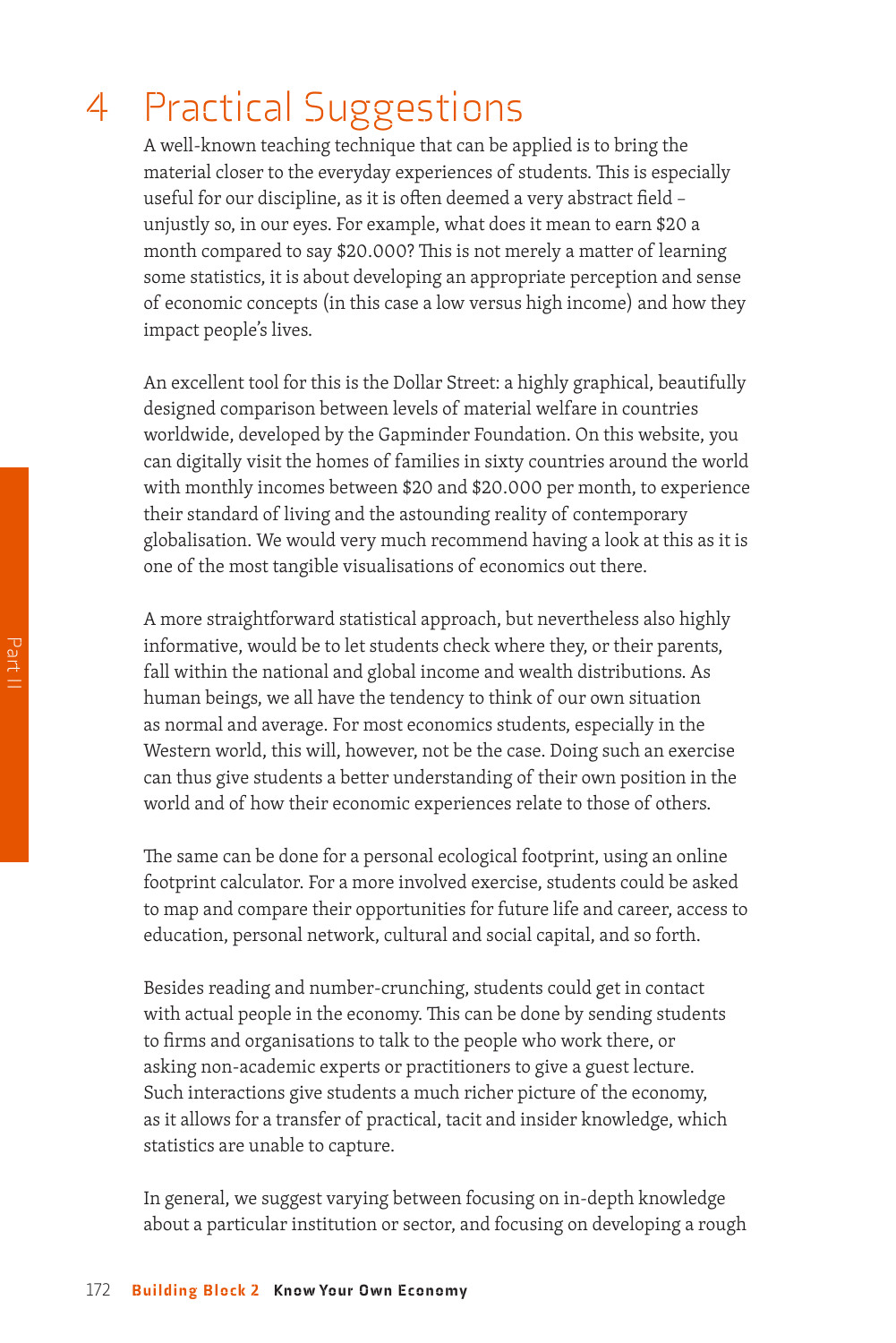understanding and overview. The former allows for detailed knowledge on how actual processes work, while the latter gives one an understanding of how the bigger picture looks. Which sectors or institutions will be analysed is not of major importance. The main thing is that students learn how to analyse a metric, an institution or a sector, and acquire some points of entry.

To recap, this building block should be seen as a general invitation to pay considerable attention to how actual economic systems look in their concrete forms. We have suggested a couple of specific ways to go about it, just to make our suggestions more tangible and concrete. But we are under no illusions that these would be the only or even the best ways to teach such material. Our suggestions should rather function as inspiration to develop a program and a locally grounded approach to teaching economics students about the real world.

# Teaching Materials

It is hard to suggest specific teaching material for this building block, as its contents will vary so much between different regions and countries. To give some idea of what kind of materials could be used to teach students about their own economy, we provide some example materials on the Dutch economy.

The following three books seem to be most useful when teaching students about the Dutch economy:

- *De Economie in Nederland: Theorie en Werkelijkheid [The Economy in the Netherlands: Theory and Reality]* by Hans Buunk, most recent edition from 2011. A highly informative and accessible introduction into the Dutch economy as well as basic economic concepts, covering topics such as Dutch capitalist history, market competition, finance, industrial and social policy, and labour relations.
- *Sociale Kaart van Nederland: Over Instituties en Organisaties [The Social Map of the Netherlands: About Institutions and Organizations]* by Jan W. Duyvendak, Carolien Bouw, Klarita Gërxhani, and Olav Velthuis, most recent edition from 2013. An unique and accessible overview of Dutch society that introduces students to its many different domains and how they are structured, from education, healthcare, and housing, to business, labour and social security.
- *Varieties of Capitalism and Business History: The Dutch Case* by Keetie E. Sluyterman, from 2015. This collection of essays explores the Dutch variety of capitalism and institutions, with special attention to its labour relations, corporate governance, inter-firm relations, knowledge infrastructure, and its famous corporatist consultative *'polder model'*.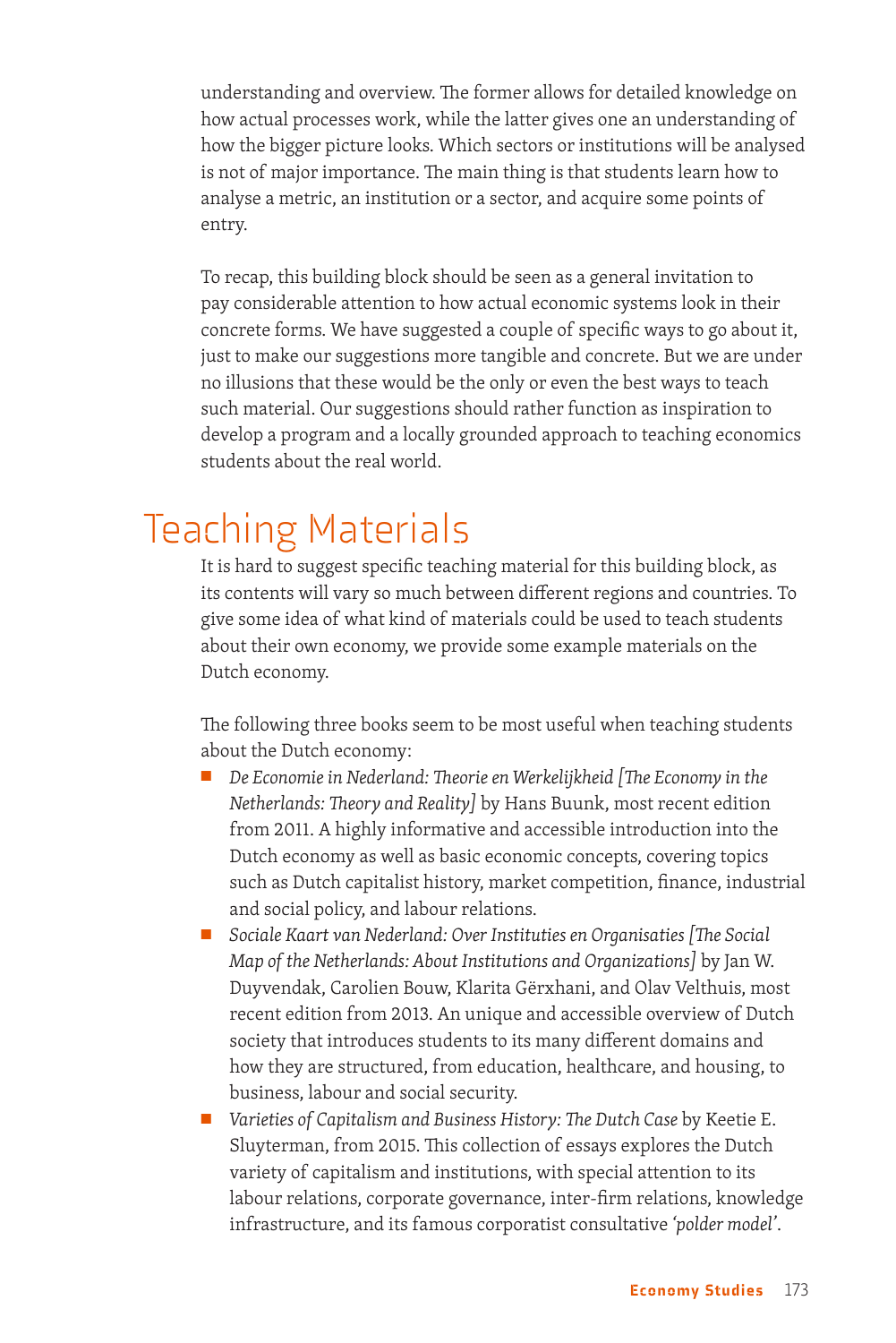Besides books, it can be useful for students to look up statistics and read reports on economic sectors and issues. Naturally, national statistical authorities are a good place to look for these, but economic ministries, central banks, and policy research institutions, can also be helpful for finding useful material. For the Netherlands, one could have a look at the websites of *Centraal Bureau voor de Statistiek [Central Agency for Statistics], De Nederlandsche Bank [Dutch Central Bank], Centraal Planbureau [Bureau for Economic Policy Analysis], Planbureau voor de Leefomgeving [Netherlands Environmental Assessment Agency], Sociaal en Cultureel Planbureau [Netherlands Institute for Social Research],* and *Wetenschappelijke Raad voor het Regeringsbeleid [Scientific Council for Government Policy]*.

Furthermore, domestic journals can often be useful as they frequently do not only publish general academic work but also research describing particularities of the national economy and its issues. For the Netherlands, the following three journals have plenty of interesting and helpful material: *Economisch Statistische Berichten [Economic Statistical Messages], MeJudice*, and *Tijdschrift voor Politieke Ekonomie [Journal for Political Economy]*.

Depending on the program, one could also look for more specialised material that does not cover the economy in general, but focuses on a specific element or aspect of it. In a master programme on public economics in the Netherlands, the following two books could, for example, be of use:

- *Overheidsfinanciën [Public finance]* by Flip de Kam, Wimar Bolhuis en Jasper Lukkezen, from 2021.
- *De rekenmeesters van de politiek [The math masters of politics]* by Wimar Bolhuis, from 2017.

Finally, one could also use more opinionated but still informative materials on the economy or an economic issue. For the Netherlands, the following recent books, and chapters from it, could, for example, serve this purpose:

- *Over de dijken [Over the dikes]* by Coen Teulings, from 2018.
- *Een land van kleine buffers [A country of small reserves]* by Dirk Bezemer, from 2020.
- *Fantoomgroei* [Phantom growth] by Sander Heijne en Hendrik Noten, from 2020.
- *Met ons gaat het nog altijd goed [We are still doing well]* by Peter Hein van Mulligen, 2020.
- *Ontspoord Kapitalisme [Derailed Capitalism]* by Bert de Vries, from 2020.